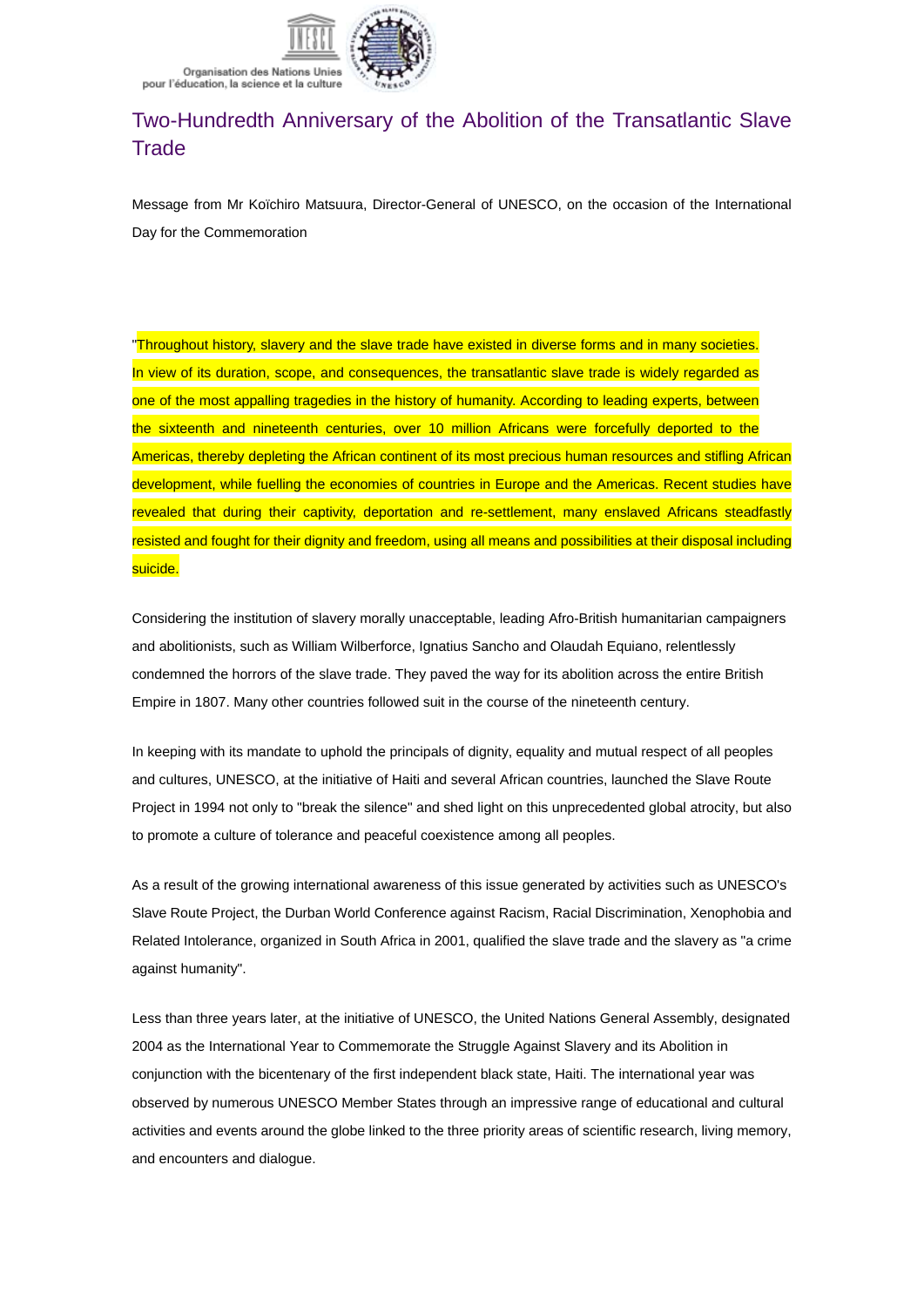Organisation des Nations Unies pour l'éducation, la science et la culture

To complement the nation-wide observance organized by the British Parliament on the bicentenary of the signing of the act that abolished the slave trade throughout the British Empire, the UN General Assembly has proclaimed the 25 March 2007 the International Day for the Commemoration of the Two-Hundredth Anniversary of the Abolition of the Transatlantic Slave Trade. This decision clearly reaffirms the UN's commitment to our collective duty to remember a tragedy that has long remained hidden or unrecognized and to assign it its proper place in the human conscience. It also reflects the international community's resolve to pursue the combat against the sad legacy of slavery namely, racism, intolerance and xenophobia, which still pervade many of our societies and are considered to be among the root causes of many internal and international conflicts, including armed conflicts and the forced displacement of populations.

In keeping with these goals, the UNESCO Slave Route Project encourages research centres, universities and the associated schools project network to pursue the study of the causes and dynamics of this shameful chapter in the history of humanity and its manifold consequences, which are permanently imprinted in the world's geography, economy and culture. The Project also calls for the development of pedagogical materials and educational programmes designed to inculcate in future generations an understanding of the historical consequences of the slave trade and slavery, while at the same time exposing and denouncing all forms of contemporary racism, discrimination and intolerance. Among the programmes implemented by UNESCO within this framework is the Transatlantic Slave Trade Education Project.

Moreover, through its action in favour of establishing and promoting historical heritage sites, places of remembrance, the Slave Trade Project aims to build itineraries of memory that will open up new opportunities for cultural tourism and sustainable development in addition to reinforcing a sense of identity in descendants of slaves throughout the world. To date, over ten significant sites related to slavery have been inscribed on UNESCO's World Heritage List. Additional sites are expected to join the ranks of this prestigious list in the coming years.

Another priority of the Slave Route Project is the creation of slavery museums for the tangible and intangible heritage of African peoples and the African diaspora. Such institutions can generate wider public awareness and serve as forums for debating issues related to slavery. However, the lack of artefacts and documents and their dispersion constitute major obstacles to the diffusion of information related to this tragedy. The majority of the surviving objects are stored in museums and archives in Europe and North America, leaving the showcases of the few slavery museums in Africa and the Caribbean nearly empty. In response to this situation, UNESCO has launched a series of initiatives to facilitate access to these irreplaceable artefacts and to encourage concerned institutions and scholars from developed and developing countries alike to collaborate and share their collections, experience and expertise in this field.

It is UNESCO's firm conviction that by analyzing, understanding and disseminating knowledge about this